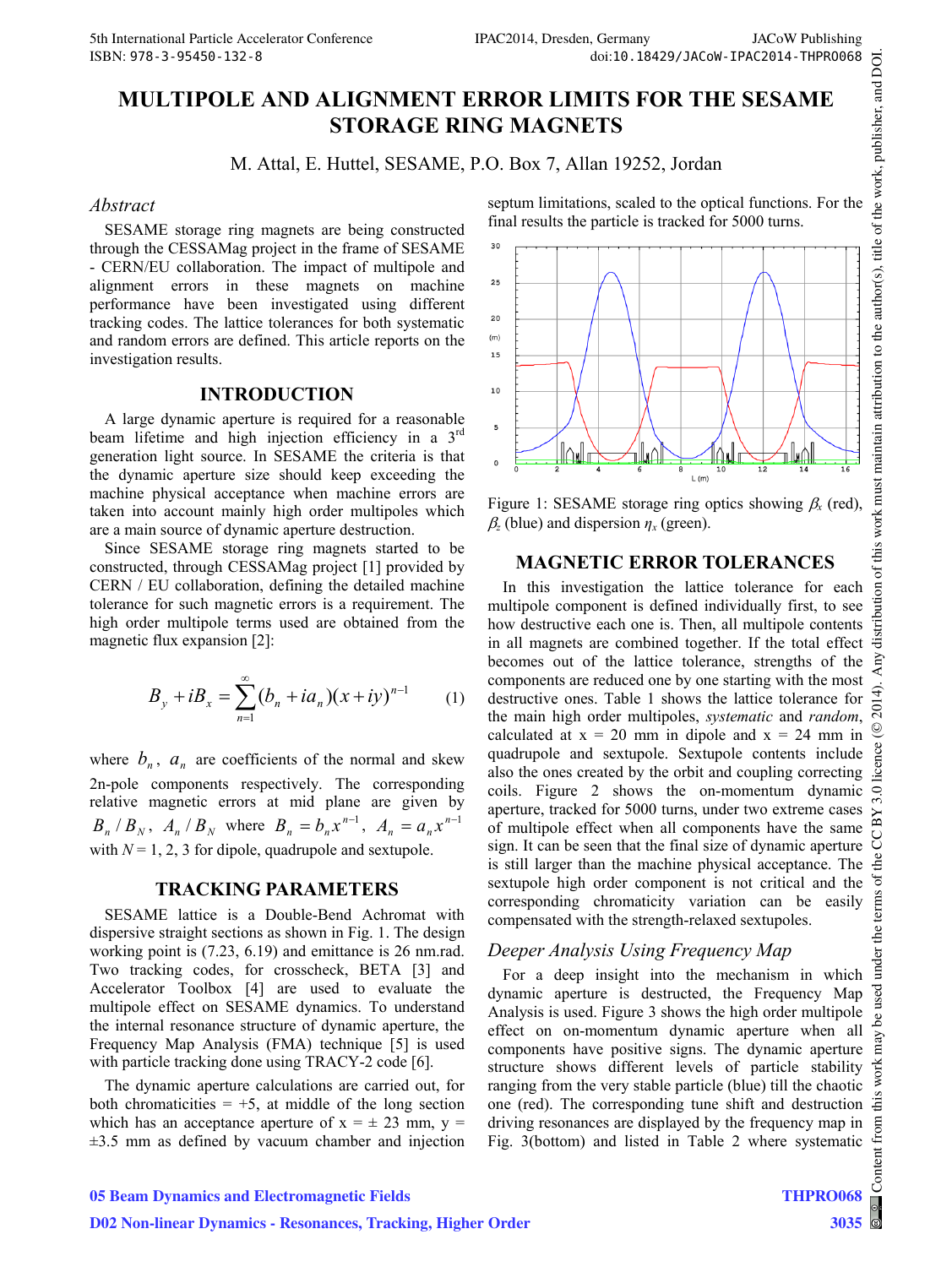|                                                                                     | ISBN: 978-3-95450-132-8                                                                                                                                                                                                                                                               |                          |                                                            |                           |
|-------------------------------------------------------------------------------------|---------------------------------------------------------------------------------------------------------------------------------------------------------------------------------------------------------------------------------------------------------------------------------------|--------------------------|------------------------------------------------------------|---------------------------|
|                                                                                     | as resonance means the one that drives the working point to                                                                                                                                                                                                                           |                          |                                                            |                           |
|                                                                                     | an integer a multiple of the storage ring symmetry.                                                                                                                                                                                                                                   |                          |                                                            |                           |
|                                                                                     |                                                                                                                                                                                                                                                                                       |                          | Table 1: Tolerable $B_n/B_N$ , $A_n/B_N$ in SESAME Magnets |                           |
| this work must maintain attribution to the author(s), title of the work, publisher, | <b>Multipole</b><br>component                                                                                                                                                                                                                                                         | <b>Dipole</b><br>$N = 1$ | Quadrupole<br>$\mathbf{N}=\mathbf{2}$                      | Sextupole<br>$N = 3$      |
|                                                                                     | $B_4/B_N$                                                                                                                                                                                                                                                                             | $\pm 1 \times 10^{-3}$   | $\pm 1 \times 10^{-3}$                                     | $\pm 1 \times 10^{-1}$    |
|                                                                                     | $B_5/B_N$                                                                                                                                                                                                                                                                             | $\pm 1 \times 10^{-3}$   | $\pm 1 \times 10^{-3}$                                     | $\pm 1 \times 10^{-1}$    |
|                                                                                     | $B_6/B_N$                                                                                                                                                                                                                                                                             | $\pm 6 \times 10^{-4}$   | $\pm 6 \times 10^{-4}$                                     |                           |
|                                                                                     | $B_7/B_N$                                                                                                                                                                                                                                                                             | $\pm 1 \times 10^{-3}$   |                                                            |                           |
|                                                                                     | $B_9/B_N$                                                                                                                                                                                                                                                                             |                          |                                                            | $\pm 2 \times 10^{-3}$    |
|                                                                                     | $B_{10}/B_N$                                                                                                                                                                                                                                                                          |                          | $\pm 1 \times 10^{-3}$                                     |                           |
|                                                                                     | $B_{14}/B_N$                                                                                                                                                                                                                                                                          |                          | $\pm 2 \times 10^{-4}$                                     |                           |
|                                                                                     | $B_{15}/B_N$                                                                                                                                                                                                                                                                          |                          |                                                            | $\pm 1 \times 10^{-3}$    |
|                                                                                     | $A_3/B_N$                                                                                                                                                                                                                                                                             |                          | $\pm 2 \times 10^{-3}$                                     |                           |
|                                                                                     | $A_4/B_N$                                                                                                                                                                                                                                                                             |                          | $\pm 2 \times 10^{-3}$                                     |                           |
|                                                                                     | $A_5/B_N$                                                                                                                                                                                                                                                                             |                          | $\pm 1 \times 10^{-2}$                                     | $\pm 1 \times 10^{-1}$    |
|                                                                                     |                                                                                                                                                                                                                                                                                       |                          |                                                            |                           |
|                                                                                     | 0.008<br>z (m)                                                                                                                                                                                                                                                                        |                          |                                                            |                           |
|                                                                                     |                                                                                                                                                                                                                                                                                       |                          |                                                            | 5000<br>Nturn=            |
|                                                                                     |                                                                                                                                                                                                                                                                                       |                          |                                                            |                           |
|                                                                                     |                                                                                                                                                                                                                                                                                       |                          |                                                            |                           |
|                                                                                     | $2014$ ). Any distribution of $\frac{1}{2}$ and $\frac{1}{2}$ and $\frac{1}{2}$ and $\frac{1}{2}$ and $\frac{1}{2}$ and $\frac{1}{2}$ and $\frac{1}{2}$ and $\frac{1}{2}$ and $\frac{1}{2}$ and $\frac{1}{2}$ and $\frac{1}{2}$ and $\frac{1}{2}$ and $\frac{1}{2}$ and $\frac{1}{2}$ |                          |                                                            |                           |
|                                                                                     |                                                                                                                                                                                                                                                                                       |                          |                                                            |                           |
|                                                                                     |                                                                                                                                                                                                                                                                                       |                          |                                                            |                           |
| $c$ ence $($                                                                        | 0.001                                                                                                                                                                                                                                                                                 |                          |                                                            |                           |
|                                                                                     | $-.06$<br>$-.04$                                                                                                                                                                                                                                                                      | $-0.02$                  | 0.02<br>0.0<br>x(m)                                        | 0.04<br>0.06              |
|                                                                                     | .008                                                                                                                                                                                                                                                                                  |                          |                                                            |                           |
|                                                                                     | z (m)<br>0.007                                                                                                                                                                                                                                                                        |                          |                                                            |                           |
|                                                                                     | 0.006                                                                                                                                                                                                                                                                                 |                          |                                                            | 5000<br>Nturn=            |
|                                                                                     | 0.005                                                                                                                                                                                                                                                                                 |                          |                                                            |                           |
|                                                                                     | 0.004                                                                                                                                                                                                                                                                                 |                          |                                                            |                           |
|                                                                                     | 0.003                                                                                                                                                                                                                                                                                 |                          |                                                            |                           |
|                                                                                     | 0.002                                                                                                                                                                                                                                                                                 |                          |                                                            |                           |
|                                                                                     | 0.001                                                                                                                                                                                                                                                                                 |                          |                                                            |                           |
| ontent from this work may be used under the terms of the CC BY                      | 06<br>04                                                                                                                                                                                                                                                                              | .02                      | 0.02<br>0.0<br>x(m)                                        | 0.04<br>0.06              |
|                                                                                     | Figure 2: Dynamic aperture under high order multipole                                                                                                                                                                                                                                 |                          |                                                            |                           |
|                                                                                     | effect, with positive sign (top) and negative sign (bottom)                                                                                                                                                                                                                           |                          |                                                            |                           |
|                                                                                     | for all components.<br>acceptance of vacuum chamber,                                                                                                                                                                                                                                  |                          | The black rectangle<br>whereas                             | represents<br>red<br>bars |
|                                                                                     | represent injection septum sheet limitation.                                                                                                                                                                                                                                          |                          |                                                            |                           |
|                                                                                     |                                                                                                                                                                                                                                                                                       |                          |                                                            |                           |
|                                                                                     |                                                                                                                                                                                                                                                                                       |                          |                                                            |                           |

work ma Figure 2: Dynamic aperture under high order multipole effect, with positive sign (top) and negative sign (bottom)  $\frac{1}{2}$  for all components. The black rectangle represents acceptance of vacuum chamber, whereas red bars Content from represent injection septum sheet limitation.



Figure 3: Dynamic aperture of on-momentum particle (top) and the corresponding frequency map (bottom).

Table 2: Most Effective Resonances

| Resonance                                  | <b>Resonance equation</b> |  |
|--------------------------------------------|---------------------------|--|
| Systematic $5th$ order                     | $Q_x + 4Qz = 32$          |  |
| Random $4^{\text{th}}$ order $(1)$ , $(2)$ | $4Q_x = 29$ , $4Q_z = 25$ |  |

The general shrink noticed in dynamic aperture is due to the common effect of high order multipoles. However the analysis show that the most critical ones are the octupole, and decapole components which penetrate the dynamic aperture deeply creating regions of nonlinear particle motion then chaotic ones at higher amplitude through exciting random 4th order and systematic 5th order resonances. The decapole component is a systematic one created by the dipole pole geometry. On the other hand it can be a random as well as the octupole component which are created due to construction errors in dipole and quadrupole magnets. Figure 3 shows that these components can severely minimize the dynamic aperture if the magnets are not carefully constructed.

Figure 4 displays dynamic apertures and frequency maps of  $\pm 1.5\%$  off-momentum particles which clearly see different types of resonances however keep stable up to reasonable transverse amplitudes.

**3036**